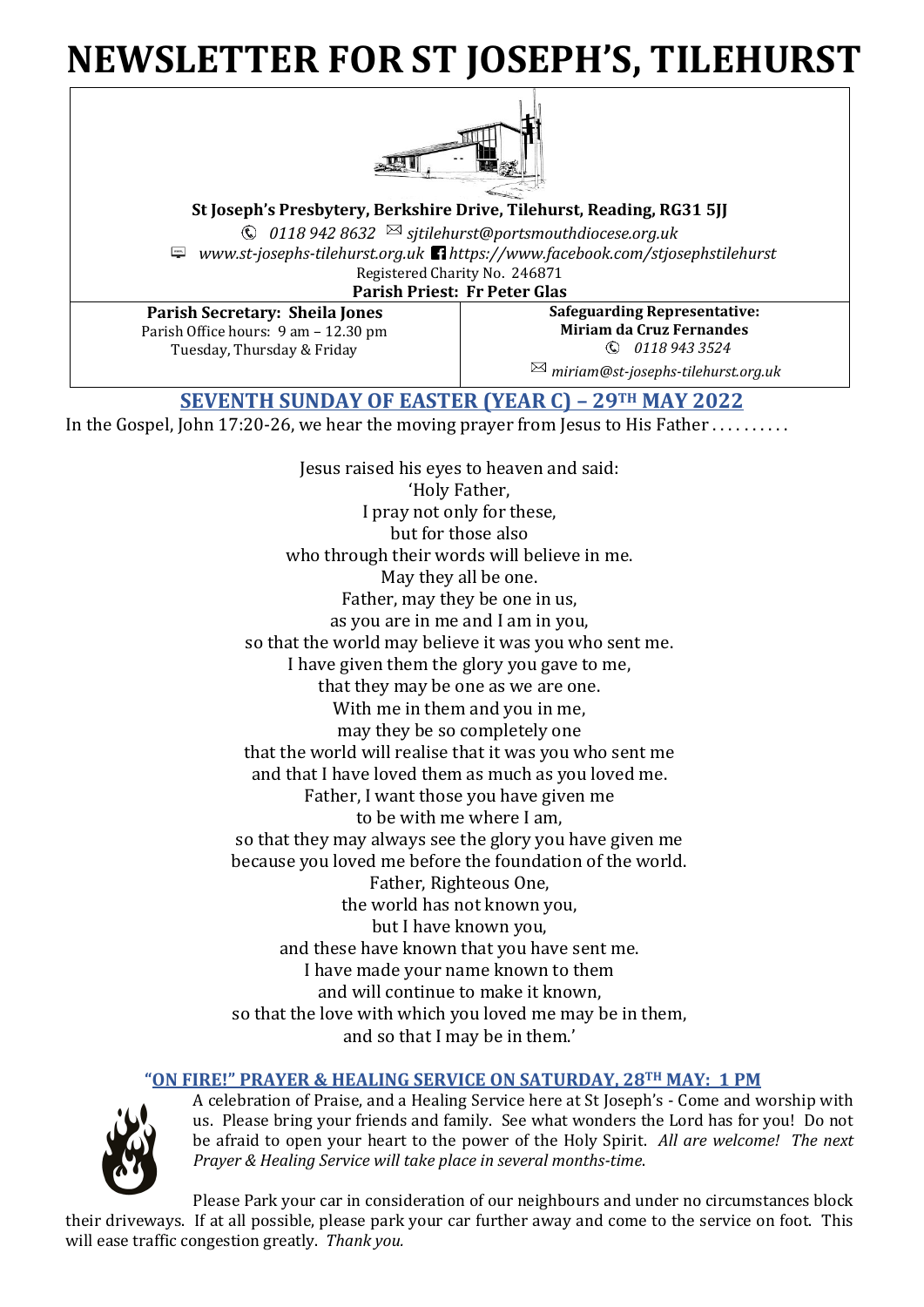| MASS INTENTIONS: SUNDAY, 29TH MAY - SUNDAY, 5TH JUNE 2022 |                  |                                              |  |
|-----------------------------------------------------------|------------------|----------------------------------------------|--|
| Sunday, 29th May                                          | 5 pm (Vigil)     | Eamon & Maura McNeill's intentions           |  |
| <b>SEVENTH SUNDAY OF EASTER</b>                           | 8.30 am          | People of the Parish                         |  |
|                                                           | 10.30 am $*$     | Dominic Clark's intentions - Foundation Mass |  |
| Monday, 30 <sup>th</sup> May                              | <b>NO MASS</b>   |                                              |  |
| Tuesday, 31 <sup>st</sup> May                             | 12 noon          | People of the Parish                         |  |
| THE VISITATION OF                                         |                  |                                              |  |
| THE BLESSED VIRGIN MARY, feast                            |                  |                                              |  |
| Wednesday, 1 <sup>st</sup> June                           | 12 noon          | Denis Flattery RIP                           |  |
| <b>St Justin, Martyr</b>                                  |                  |                                              |  |
| Thursday, 2 <sup>nd</sup> June                            | <b>NO MASS</b>   |                                              |  |
| <b>Ss Marcellinus &amp; Peter, Martyrs</b>                |                  |                                              |  |
| Friday, 3rd June                                          | 7 pm             | Jadwiga Wlasak RIP                           |  |
| St Charles Lwanga & Companions,                           |                  |                                              |  |
| Martyrs                                                   |                  |                                              |  |
| Saturday, 4 <sup>th</sup> June                            | 10 <sub>am</sub> | Lukasz Michalak's intentions                 |  |
| Sunday, 5 <sup>th</sup> June                              | 5 pm (Vigil)     | People of the Parish                         |  |
| PENTECOST SUNDAY                                          | 8.30 am          | People of the Parish                         |  |
|                                                           | 10.30 am $*$     | For Gosia & her mother Krystyna's intentions |  |
|                                                           |                  | - For good health & God's protection         |  |

\* Mass will be live-streamed: *<https://www.youtube.com/channel/UCruCvuFlvKVpmI2vvGWdDKQ>*

### **ST JOSEPH'S PARISH OFFICE**

Next week, the Parish Office will be open on Wednesday only, due to the Queen's Platinum Jubilee Bank Holidays on Thursday & Friday.

The Parish Office will be closed week from commencing 6th June until week commencing 27th June. Fr Peter will do his best to answer any urgent queries. Telephone messages and emails will be monitored, but please expect delays. Any non-urgent matters may be left until the Parish Office is open again. *Thank you.*

### **THE HOLY ROSARY**

Please join us to recite the Rosary every Saturday after 10 am Mass. You may wish to erect a special May altar with a statue or picture of Our Lady, as a reminder of Mary's month, in your homes. When we echo the customs and traditions of the Church in our homes – *our domestic churches* – we participate more fully in the life of the Church. The main point is that it is a place designated for spending time in prayer. Just as you need a proper atmosphere to sleep, you also need a proper atmosphere to pray. For the month of May, give Mary a special place in your home - a prayer corner; perhaps a statue or picture, but place there some representation of our Blessed Mother. Make it a real tribute to her beauty and virtue. *Ave Maria!*



### **PLEASE PRAY FOR THE SICK & HOUSEBOUND:**

Nora Colley, Gerard Tomas, Charles Livingston, Barbara Turner, Stefen Griffiths, Nina Aramo, Jo Boase, Julie Thompson, Aldo Garzia, Marek, Bridget, Maggie Tranter, Leszek Wlasak, Jackie Hopper, Donald, Sisters of St Ann (in Bamenda), Caroline Hurst, Kevin Keep, Brigid, Adrian Robson, John Cronin, Alan Allen, Veronica Williams, Pat Knowles, Mary O'Carroll & Helen. *If you would like to add a name to this list, or if you have any queries, please contact Sheila in the Parish Office.*

### **CATHOLICS IN ROYAL BERKSHIRE HOSPITAL**

Contact duty priest: 0118 322 7105. Chaplaincy at the RBH is covered and shared by Fr Pat Madden (0751 018 2722) and the priests from the FSSP (0744 510 6330). Fr Pat covers every Monday from 12 noon until Thursday 12 noon. The priests from FSSP cover from Thursday 12 noon until Monday 12 noon. On admission, all Catholics should inform the hospital staff that they are Roman Catholic and wish to receive Holy Communion, or see a priest. All arrangements in RBH are *patient-led*.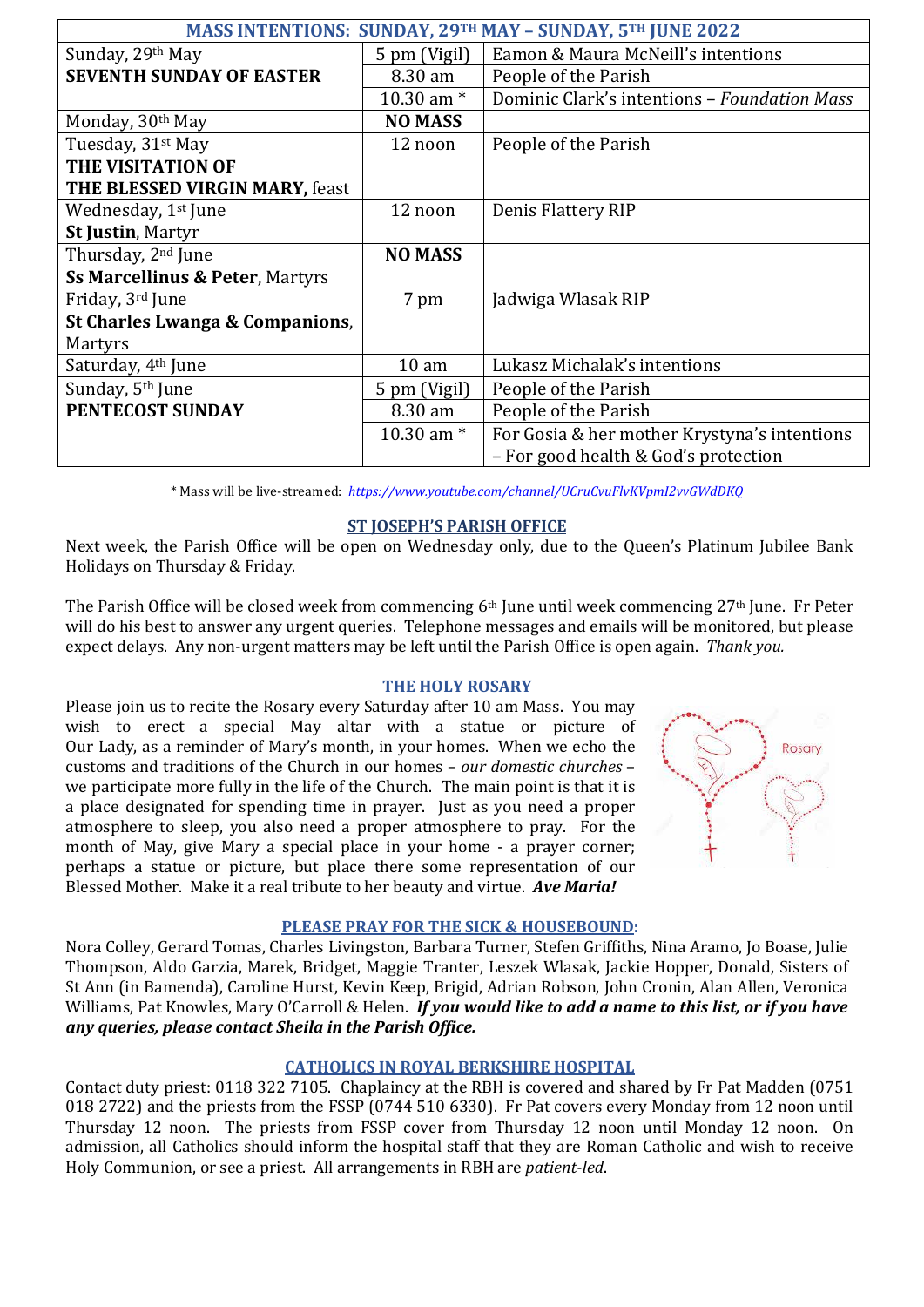### **COLLECTION FOR 15TH & 22ND MAY 2022**

| Gift Aid (envelopes)          | £406.00   |  |
|-------------------------------|-----------|--|
| Planned Giving (envelopes)    | £60.00    |  |
| Loose Plate                   | £594.97   |  |
| Repository                    | £110.00   |  |
| Donation (Syro Malabar)       | £70.00    |  |
| <b>Mass Stole Fees</b>        | £30.00    |  |
| <b>TOTAL</b>                  | £1,270.97 |  |
| <b>Running Totals</b>         |           |  |
| TF9 ("On Fire!")              | £3,233.31 |  |
| <b>CAFOD Lenten Alms</b>      | £227.50   |  |
| <b>CAFOD Ukraine</b>          | £291.25   |  |
| <b>Clergy Assistance Fund</b> | £283.00   |  |
| <b>Easter Collection</b>      | £2,520.13 |  |
| <b>Holy Places</b>            | £237.50   |  |
| <b>Clergy Training Fund</b>   | £303.38   |  |



# **NOW ACCEPTING CONTACTLESS DONATIONS**

You will find our new DIGITAL COLLECTION PLATE in the church. Simply choose the amount you wish to donate and hold your card onto the reader. Contactless donations are simple to administer, secure and convenient. You can also opt-in for Gift Aid to increase your donation by 25%. If you are a UK taxpayer, then donating with Gift Aid means that we can claim an extra 25p for every £1 received. It can be used for regular Sunday offerings as well as the current Special Collection.

## **OFFERINGS, DONATIONS & SUNDAY COLLECTIONS**

Various **DONATE** buttons are available on our web site, as well as information about the easiest way to make your contributions online for Sunday collections and donations. If you wish to make any donation to St Joseph's parish, please see 'Donations' on the home page of our website, or follow this link directly: [http://www.st-josephs-](http://www.st-josephs-tilehurst.org.uk/upload/newsletter/DonationStJosephsTilehurst.pdf)

[tilehurst.org.uk/upload/newsletter/DonationStJosephsTilehurst.pdf](http://www.st-josephs-tilehurst.org.uk/upload/newsletter/DonationStJosephsTilehurst.pdf)

### **AMAZON SMILE**

There are all sorts of ways in which you can support the life of our Diocese financially: those of us who shop regularly on Amazon can, via their Smile facility, ensure that a percentage of each purchase is gifted to the Diocese. The full name of the charity to search is Portsmouth Roman Catholic Diocesan Trust (Trust Property), and the charity registration no. is 246871.

# **ST JOSEPH'S NURSERY**

St Joseph's Nursery has a few spaces available. Children are funded by the Local Authority from the term following their third birthday. There are no "top up" fees payable. Children under three years old can be funded under certain circumstances. For more information, please contact: *Mrs Petersen - 0118 941 3602*.

### **CATHOLIC COMMUNICATIONS NETWORK**

The Second Collection this weekend is in support of the Catholic Communications Network, as the Church marks the 56th World Communications Day. We recommend that you drop your second collection offering into the collection plate, into the Parish Office, or by bank transfer. Alternatively, The online giving page for this appeal:

[https://donate.giveasyoulive.com/campaign/catholic-](https://donate.giveasyoulive.com/campaign/catholic-communications-network)

[communications-network](https://donate.giveasyoulive.com/campaign/catholic-communications-network) Supporters will be able to contribute via this page from Monday, 23rd May until Friday, 3rd June.

Thank you for your support for this appeal over the course of the last year, which raised £10,718.96 across the Diocese in 2020/21!

### **TEA/COFFEE AFTER 10.30 AM MASS**

If you would like to join the rota for this, please let me know or speak to whoever is in charge of the teas on any Sunday. We look forward to once again having an opportunity to get together with fellow parishioners. *Ann Epps - [ann.epps@ntlworld.com](mailto:ann.epps@ntlworld.com) – 0118 941 1479.*

### **SIGNIFICANT WEDDING ANNIVERSARIES MASS**

Are you celebrating this year, 2022, a 25th, 30th, 40th, 50th, 60th anniversary, or an anniversary of over 60 years? If so, I would like to invite you to a Mass of celebration. This will take place at St Bede's church in Basingstoke on Saturday, 2nd July 2022 at 11 am. It is a wonderful occasion to celebrate and witness to Marriage. If you would like to come, please send an email to *Liz Murphy* at *[anniversaries@portsmouthdiocese.org.uk](mailto:anniversaries@portsmouthdiocese.org.uk)*

If you know a couple who qualify and do not have access to the internet, please contact the Parish Office at *St Bede's* on *0125 646 5214*, and they will provide you with the form. To help celebrate the occasion, please could you provide a copy of your wedding photograph. You can upload it when you complete the form online. Alternatively, scan and send via email to the above email address.

Those without access to the internet you can post a copy along with the completed form by post to St Bede's Parish Office, Basingstoke, RG24 9DX *(Please mark the envelope Significant Wedding Mass).*

### **CATHOLIC HOME CARE VACANCY**

The Catholic Home Care is expanding! Due to increased demand, we need more home care assistants to join our team. If you, or someone you know, likes elderly people and would like a part-time job, is this something that would suit? Good rate of pay (£9.80 ph), paid holidays and flexible working through Monday - Friday daytime. Core business domestic support (cleaning & shopping) to help elderly people to stay in their own homes for longer. Car driver an advantage, but not essential. For more details and application pack, call *Anne Monaghan* or *Marina Joyce* on *0238 017 0498*. Closing date: Friday, 3rd June 2022.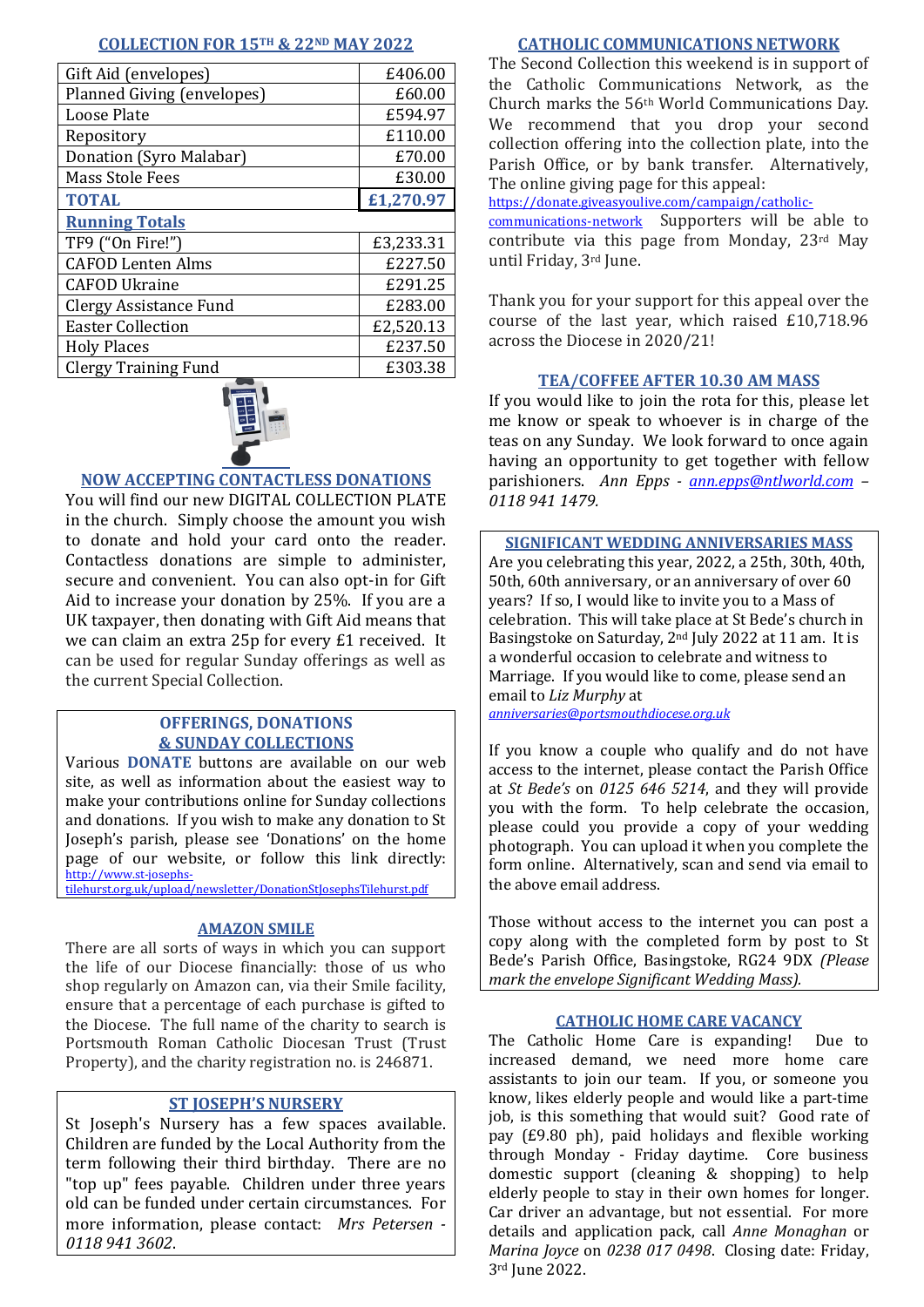### **ARCHIBALD JAHANS RIP**

The parish offers condolences to the family of Archibald Jahans who died recently. Archibald's Funeral Mass will take place on Thursday, 16th June at 11 am here at St Joseph's, followed by committal at Henley Road Cemetery at 12.15 pm. *All are welcome.*

# **MARK SWALLOW RIP**

The parish offers condolences to the family of Mark Swallow who died recently. Mark's Funeral Mass will take place on Tuesday,  $7<sup>th</sup>$  June at 11 am at the English Martyrs Church, followed by interment at Henley Road Cemetery at 12.45 pm. *Please pray for the repose of Mark's soul.*



**St Vincent** de Paul Society England and Wales **Turning Concern into Action** 

SVP are helping out a refugee family who moved into Reading 2 weeks ago. We have list of items that we are hoping to supply to them (used or new). The

items they require are as follows:



- 2-seater buggy
- Adult bike
- Sewing Machine
- Tumble dryer
- Kids bike with stabilisers. if possible
- Shoe rack
- Hosepipe
- **Lawnmower**
- Large pots (so they can cook rice, etc)
- Pressure washer
- Tea cups x 6
- Laptop for the 16-year-old, as he will be going to college in September
- Microwave oven

Please contact *Rita Boyce* on *0798 464 3250*, if think you can help. Many thanks in advance.

The usual monthly CIRDIC and family collection will be on *Saturday, 4th June* from 2 - 3 pm, in the church car park. *These collections will continue on the first Saturday of each month*. We will be collecting Food, Donations and Clothes, (particularly T-Shirts, Jeans, Hoodies & Trainers). You can also donate directly to our bank account; Account Name: Saint Vincent de Paul. Sort Code: 60-60-04. Account No: 46075070. If you are a tax payer and wish to Gift Aid your donation, SVP gets 25% extra money to spend on good causes. To Gift Aid, let me know your full name and address or include it in the envelope with your donation. Your contributions are helping the needy at an extremely crucial time. *Many thanks for your generosity.*

### **SVP DONATIONS**

If you wish to donate to the SVP by Standing Order, please take a donation form, *available in the church porch*. The completed form should be returned to: SVP Finance Office, Allenby House, Rees Way, Bradford, BD3 0DZ. Key contacts: *SVP President: Rita Boyce* - Mobile: *0798 464 3250* Email: *[ritaur@yahoo.co.uk](mailto:ritaur@yahoo.co.uk). SVP Treasurer: Jack Ewins -* Mobile: *0773 449 9190.* Email: *[jackewins9@gmail.com.](mailto:jackewins9@gmail.com)*



### **SOLEMNITY OF ST PETER & ST PAUL - WEDNESDAY, 29TH JUNE**

A Holy Day of Obligation: Mass will be celebrated at 10.30 am at St Paul's School, weather-permitting, in the open field. *Parents and families are welcome – please bring your own chairs/blankets.* In the case of adverse weather conditions, Fr Peter will celebrate Mass at 12 noon in church – TO BE CONFIRMED.

### **SOCIETY FOR THE PROTECTION OF UNBORN CHILDREN**

The CEO of SPUC has asked if I would be willing to take on the role of the Society's official Parish Representative, a role I have gladly accepted. This will mean more frequent bulletins in our newsletter about pro-life issues, signing petitions, encouraging contact with MPs, etc. There are ongoing demands for abortion up to birth with no restrictions, as well as for assisted suicide to be legalised, and we must be ready to face these threats.

Our current local campaign, organised by the Reading SPUC branch, is door to door leafleting along the Oxford Road and its many side roads. This is done in 2s or 3s, never alone. We are delivering two different leaflets, one explaining how a baby grows in the womb from the moment of conception, and the other about the dangers of selfadministered abortion by swallowing pills at home. The government has announced that this policy is to continue in spite of SPUC's postcard campaign to stop it. New leaflets are produced regularly. We would very much welcome help with the leafleting. Please contact me if you can give a couple of hours any day of the week, even just once or twice, so that we can continue this campaign. I will leave a few leaflets in the church porch for perusal and to take away. *Christine Wall - Tel. 0118 941 1605*.

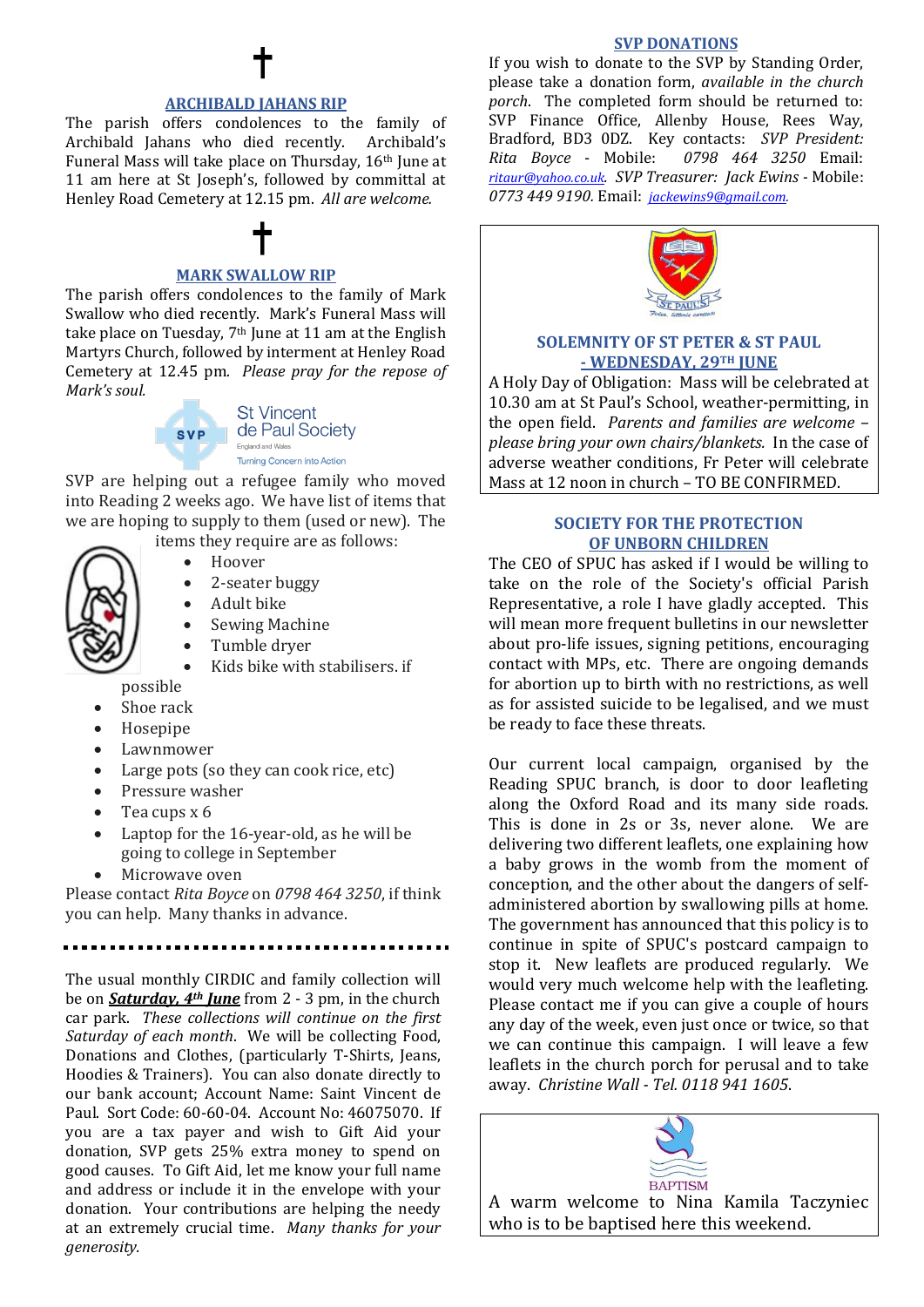### **MARRIAGE CARE**

Marriage Care is a Catholic charity which supports marriage through relationship counselling and marriage preparation. We are currently looking to recruit volunteers, couples or individuals, to facilitate our marriage preparation courses for couples getting married in the Catholic church. Full training and continuing support are provided. Our presenters usually present courses on a Saturday two or three times in a year. If you think you could help to support marriage in this way, please contact *Sue Cooper* at *sue.cooper@marriagecare.org* or *0793 949 5774.* For further information about Marriage Care visit *[www.marriagecare.org.uk](http://www.marriagecare.org.uk/)*

### **BABY AND TODDLER GROUP**



There has been a group for pre-school children in the parish for about 40 years. The Toddler Group has an

excellent stock of toys and equipment. Children can play outdoors in a secure garden area. Each week, activities are arranged and healthy snacks are provided. So, if you are a Mum, Dad, grandparent, child-minder, etc., and are looking for a friendly toddler group, give us a go: Thursdays from 8.45 am – 11.30 am in the large hall, term-time only. *All welcome.*

### **GOD SAVE THE QUEEN!**

Her Majesty the Queen will soon become the first British Monarch to celebrate a Platinum Jubilee after 70 years of service, and various celebrations are planned across the land to celebrate Her Majesty's historic reign:

### Almighty God,

we pray, that your servant Elizabeth, our Queen, who, by your providence has received the governance of this realm, may continue to grow in every virtue, that, imbued with your heavenly grace, she may be preserved from all that is harmful and evil and, being blessed with your favour may, with the royal family, come at last into your presence, through Christ, who is the way, the truth and the life and who lives and reigns with you in the unity of the Holy Spirit, God, for ever and ever. *Amen.*



**NEXT TUESDAY – FEAST OF THE VISITATION** Next Tuesday, 31st May, is the Feast of the Visitation, the day when the Blessed Virgin Mary visited her cousin Elizabeth at Ein Kerem in the hills just outside Jerusalem, and the child, John the Baptist, leapt in her womb. All of this, which we recall in the Second Joyful Mystery of the Rosary, is recounted in the Gospel of Luke (1: 39-56). It's a great day to go to Mass. With the incarnate Word now present in her womb, Mary rushed to visit Elizabeth, pregnant with the one who would later baptise Jesus. "When she reached Elizabeth's house, an event took place that no artist could ever portray with the beauty and the intensity with which it took place. The interior light of the Holy Spirit enfolded their persons and Elizabeth, enlightened from on high, exclaimed Blessed are you among women" (Pope Benedict XVI). The visitation of the Blessed Virgin reveals that we two are the recipients of the active, eager and tender love of Jesus and Mary. On this day especially, let us pray for all expectant mothers, and for ourselves, that like Mary, through our words and deeds, we may bring to others the presence and love of Jesus Christ our Saviour.

### **PRAYER FOR UKRAINE**



*Loving God: We pray for the people of Ukraine, for all those suffering or afraid, that you will be close to them and protect them. We pray for world*

*leaders, for compassion, strength and wisdom to guide their choices. We pray for the world, that in this moment of crisis, we may reach out in solidarity to our brothers and sisters in need. May we walk in your ways so that peace and justice become a reality for the people of Ukraine and for all the world. Amen.*

Please continue to pray daily for peace in Ukraine. Check the diocesan website regularly for updates about the situation, how to help, refugees, etc: <https://caritasportsmouth.org.uk/news-events/>